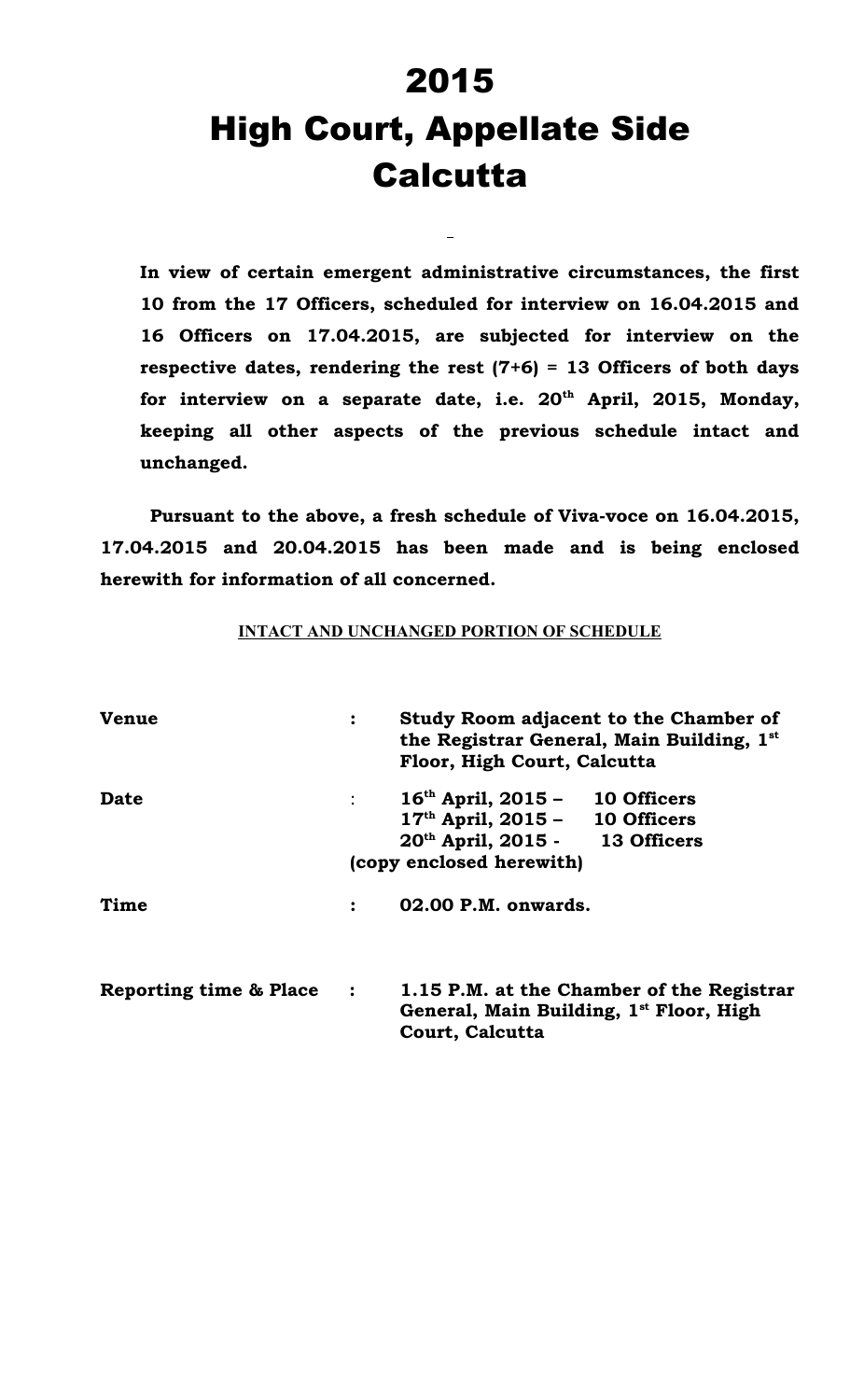#### **FRESH SCHEDULE OF VIVA-VOCE OF ELIGIBLE OFFICERS COMING UNDER THE ZONE OF CONSIDERATION FOR FILLING UP THE VACANCIES IN FAST TRACK COURTS**

| <u>S1.</u> | <b>NAME OF THE OFFICER</b>    | PRESENT PLACE OF                                                         | DATE OF VIVA-VOCE |
|------------|-------------------------------|--------------------------------------------------------------------------|-------------------|
| <u>No.</u> |                               | <b>POSTING</b>                                                           |                   |
|            |                               |                                                                          |                   |
| 52.        | Shri Hemanta Sinha            | CJ(SD), Kalna, Burdwan                                                   | 16.04.2015        |
| 53.        | Shri Sumit Adhikari           | CJ(SD), Baruipore, South 24-Pgs.                                         | 16.04.2015        |
| 54.        | Shri Gopal Kishore Sinha      | ACJM, Basirhat, North 24-Pgs.                                            | 16.04.2015        |
| 55.        | Shri Bishnu Baran Mondal      | Judge, 6 <sup>th</sup> Court, PSCC, Calcutta                             | 16.04.2015        |
| 56.        | Shri Rajesh Guha Ray          | ACJM, Rampurhat, Birbhum                                                 | 16.04.2015        |
| 57.        | Shri Debabrata Kundu          | Joint Registrar, High Court,<br>Original Side, Calcutta on<br>Deputation | 16.04.2015        |
| 58.        | Shri Asis Kumar Mukherjee     | Secretary, DLSA, Murshidabad                                             | 16.04.2015        |
| 59.        | Shri Ananda Kumar Tewari      | $CJ(SD)$ , $7th$ Court, Alipore, S. 24-<br>Pgs.                          | 16.04.2015        |
| 60.        | Shri Tikendra Narayan Pradhan | ACJM, Jhargram, Paschim<br>Medinipur                                     | 16.04.2015        |
| 61.        | Shri Biswajyoti Chatterjee    | ACJM, Haldia, Purba Medinipur                                            | 16.04.2015        |

### **ON 16.04.2015**

#### **ON 17.04.2015**

| S1.<br>No. | <b>NAME OF THE OFFICER</b>                    | PRESENT PLACE OF<br><b>POSTING</b>                              | DATE OF VIVA-VOCE |
|------------|-----------------------------------------------|-----------------------------------------------------------------|-------------------|
| 62.        | <b>Smt. Rina Sawoo</b>                        | CJ(SD), Uluberia, Howrah                                        | 17.04.2015        |
| 63.        | Shri Somnath Bhattacharya                     | $CJ(SD)$ , $2nd$ Court, Paschim<br>Medinipur                    | 17.04.2015        |
| 64.        | Shri Sujit Kumar Jha                          | ACJM, Kandi, Murshidabad                                        | 17.04.2015        |
| 65.        | Smt. Papiya Das                               | ACJM, Ranaghat, Nadia                                           | 17.04.2015        |
| 66.        | Shri Suresh Singh                             | $CJ(SD)$ , 1 <sup>st</sup> Court, Alipore, South<br>24-Parganas | 17.04.2015        |
| 67.        | Shri Pijush Ghosh                             | CJ(SD), 4 <sup>th</sup> Court, Alipore, S. 24-<br>Pgs.          | 17.04.2015        |
| 68.        | <b>Shri Saugata Chakraborty</b>               | ACJM, Kalna, Burdwan                                            | 17.04.2015        |
| 69.        | Smt. Arundhati Bhattacharya<br>nee Chakraorty | Secretary, DLSA, Bankura                                        | 17.04.2015        |
| 70.        | Shri Manoj Kumar Prasad                       | CJ(SD), Dinhata, Cooch Behar                                    | 17.04.2015        |
| 71.        | Kazi Abul Hasem                               | CJ(SD), Tehatta, Nadia                                          | 17.04.2015        |

#### **ON 20.04.2015**

| 72. | <b>Shri Duri Venkat Srinivas</b> | ACJM, Baruipore, S. 24-Pgs.                          | 20.04.2015 |
|-----|----------------------------------|------------------------------------------------------|------------|
| 73. | Shri Sadhan Mondal               | ACJM, Buniadpur, Dakshin<br>Dinajpur                 | 20.04.2015 |
| 74. | Shri Binay Kr. Prasad            | CJ(SD), 1 <sup>ST</sup> Court, Chinsurah,<br>Hooghly | 20.04.2015 |
| 75. | Smt. Madhumita Roy-III           | CJ(SD), 10 <sup>th</sup> Court, Alipore, S. 24-      | 20.04.2015 |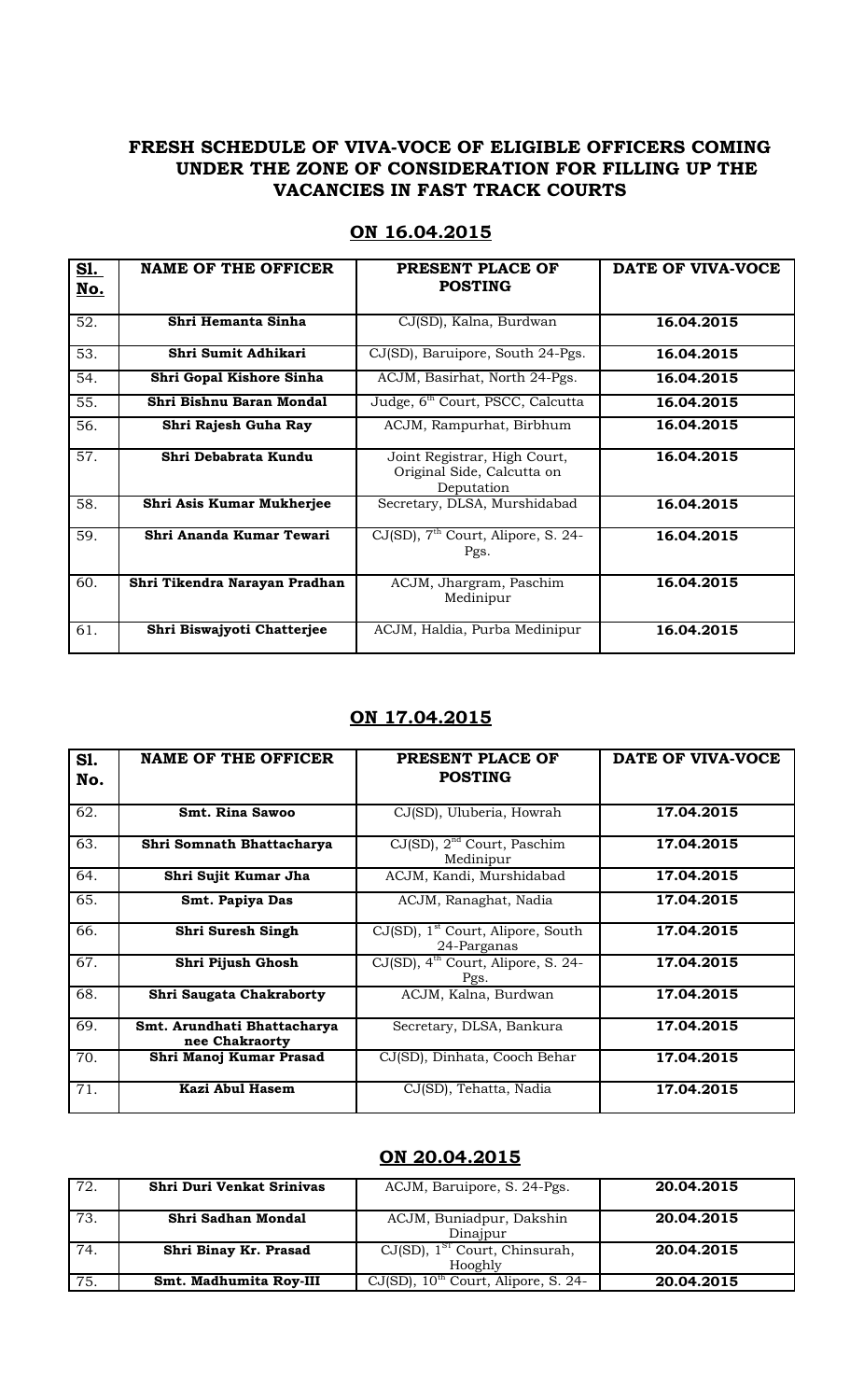|     |                               | Pgs.                                            |            |
|-----|-------------------------------|-------------------------------------------------|------------|
| 76. | Shri Prasanta Mukhopadhyay    | Secretary, DLSA, Uttar Dinajpur                 | 20.04.2015 |
| 77. | <b>Shri Sisir Kumar Meyur</b> | ACJM, Kakdwip, South 24-Pgs.                    | 20.04.2015 |
| 78. | Shri Hiranmoy Sanyal          | Civil Judge (Sr.Divn.), $2nd$ Court,<br>Hooghly | 20.04.2015 |
| 79. | Shri Bibekananda Sur          | ACJM, 2 <sup>nd</sup> Court, Kalyani, Nadia     | 20.04.2015 |
| 80. | Shri Kamal Sarkar             | CJ(SD), Ghatal, Paschim<br>Medinipur            | 20.04.2015 |
| 81. | Shri Sudipta Bhattacharjee    | Secretary, DLSA, Burdwan                        | 20.04.2015 |
| 82. | Shri Tapas Kumar Mitra        | CJM, Nadia                                      | 20.04.2015 |
| 83. | Shri Priyajit Chatterjee      | Registrar, City Civil Court,<br>Calcutta        | 20.04.2015 |
| 84. | Shri Madan Mohan Mishra       | CJ(SD), Tamluk, Purba Medinipur                 | 20.04.2015 |

**The above-named Officers have been granted "Leave on Duty" on their respective dates on 16.04.2015, 17.04.2015 and 20.04.2015, as per above Schedule with necessary station leave permission till their joining back soon after completion of their Viva-Voce.**

 **By Order,**

 **Sd/- Registrar (Judicial Service)-in-Charge High Court, Calcutta.**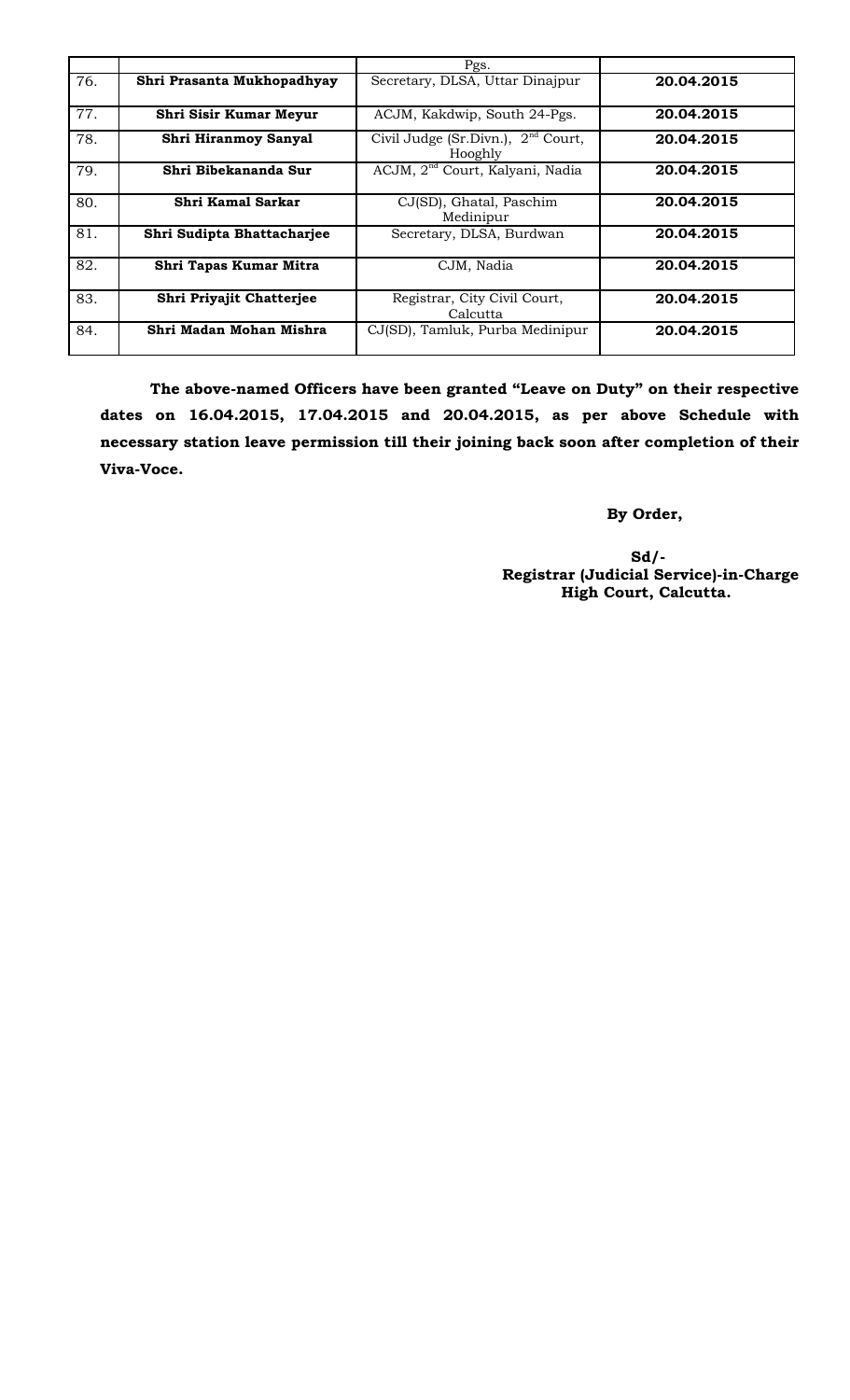## 2015 High Court, Appellate Side **Calcutta**

**No. 1811-A Dated, Calcutta the 16<sup>th</sup> April, 2015** 

- **From: Sri Subhasis Dasgupta, Registrar (Judicial Service)-in-Charge, High Court, Appellate Side, Calcutta.**
- **To : (i) The District Judges, South 24-Parganas/ Dakshin Dinajpur/ Hooghly / Uttar Dinajpur / Nadia / Paschim Medinipur / Burdwan/ Purba Medinipur**

**(ii) The Chief Judge, City Civil Court, Calcutta**

**Sub: Fresh Schedule of Viva-voce on 16.04.2015, 17.04.2015 and 20.04.2015 for the WBJS Officers in the process of selection and promotion as ADJ, FTC.**

#### **Sir/Madam,**

This is to inform you that in view of emergent administrative circumstances, the Hon'ble Court has been pleased to allow the first 10 from the list of 17 and 16 Officers, scheduled for viva-voce on 16.04.2015 and 17.04.2015, leaving the rest  $(7 + 6) = 13$  Officers for interview on a separate date, i.e. **20th April, 2015 (Monday next),** keeping all other aspect of the pre-approved schedule such as time, venue etc. intact and unchanged.

Pursuant to the above, the Schedule of Viva-voce on 16.04.2015, 17.04.2015 and 20.04.2015 has been recast and is being annexed herewith, followed by website publication for information of all concerned.

The Hon'ble Court, while recasting as above has also been pleased to grant **Leave on Duty,** in favour of the concerned Officers for the purpose of attending the interview on their respective dates on 16.04.2015, 17.04.2015 and 20.04.2015, allowing them **Station Leave** permission till joining back to their respective station soon after completion of their interview.